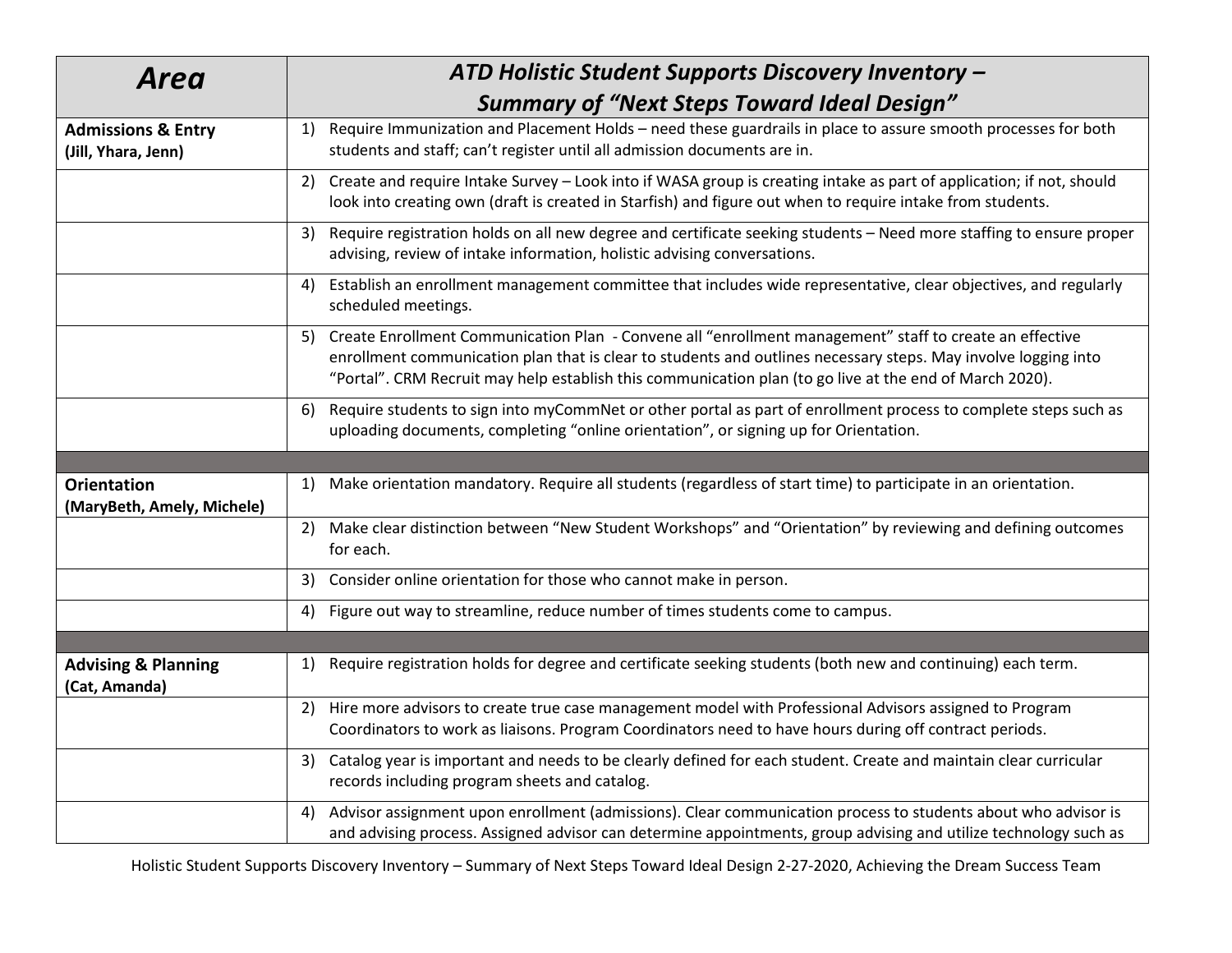|                                                                                                    | Starfish so that students can easily schedule appointments or sign up for group advising sessions. Eliminate walk-in<br>hours to ensure quality advising.                                                                                                            |
|----------------------------------------------------------------------------------------------------|----------------------------------------------------------------------------------------------------------------------------------------------------------------------------------------------------------------------------------------------------------------------|
|                                                                                                    | Degree Works (or other technology) needs to be accurate and easy to use for students and advisors. Need to be<br>5)<br>able to easily create plans that can be modified easily according to student's progress and credit-load.                                      |
|                                                                                                    | Faculty need to create and approve accurate course sequencing for both full and part-time (suggested semester<br>6)<br>sequencing) and commit to courses being offered so that schedules are guaranteed, and students can complete<br>degree or certificate on time. |
|                                                                                                    | Establish advising outcomes only if case management advising is implemented.<br>7)                                                                                                                                                                                   |
|                                                                                                    | Create graduation workshops that are program specific and include Program Coordinators.<br>8)                                                                                                                                                                        |
|                                                                                                    | Educate students on academic standing and what it means to be in good standing.<br>9)                                                                                                                                                                                |
|                                                                                                    | 10) Have adequate and appropriate space for advising students in a case management model with additional advisors.                                                                                                                                                   |
|                                                                                                    |                                                                                                                                                                                                                                                                      |
| <b>Student Financial Security</b><br>(Sam, Teresa)                                                 | Figure out way to get students to complete FAFSA before June 1 - incorporate into Enrollment Process.<br>1)                                                                                                                                                          |
|                                                                                                    | Need to establish regularly offered workshops on how to complete FAFSA (dependent on more financial aid staff).<br>2)                                                                                                                                                |
|                                                                                                    | Financial education outcomes (budgeting, financing education, etc.) need to be reviewed and addressed in FYE.<br>3)                                                                                                                                                  |
|                                                                                                    | More promotion of food pantry through use of faculty in classrooms.<br>4)                                                                                                                                                                                            |
|                                                                                                    | Establish a process to or use technology program like Starfish to proactively refer students to services (financial aid,<br>5)<br>food pantry, etc.) who need them.                                                                                                  |
|                                                                                                    | Emergency aid process needs to be clarified and communicated to all faculty and staff so that everyone knows how<br>6)<br>students can access emergency funds.                                                                                                       |
|                                                                                                    |                                                                                                                                                                                                                                                                      |
| <b>Integration of Student</b><br><b>Supports and Success</b><br><b>Strategies</b><br>(Tim, Joseph) | Move Tutoring Center to larger space and hire additional tutors to offer group tutoring sessions and workshops.<br>1)                                                                                                                                                |
|                                                                                                    | Create dedicated group study space(s) on campus.<br>2)                                                                                                                                                                                                               |
|                                                                                                    | Review how each discipline focuses on specific information literacy skills (IL) and if there are consistent citation<br>3)<br>styles within each discipline. Assess how students are learning a range of IL skills throughout their college career.                  |
|                                                                                                    | Dedicated Testing Center and Proctor/Testing Coordinator.<br>4)                                                                                                                                                                                                      |